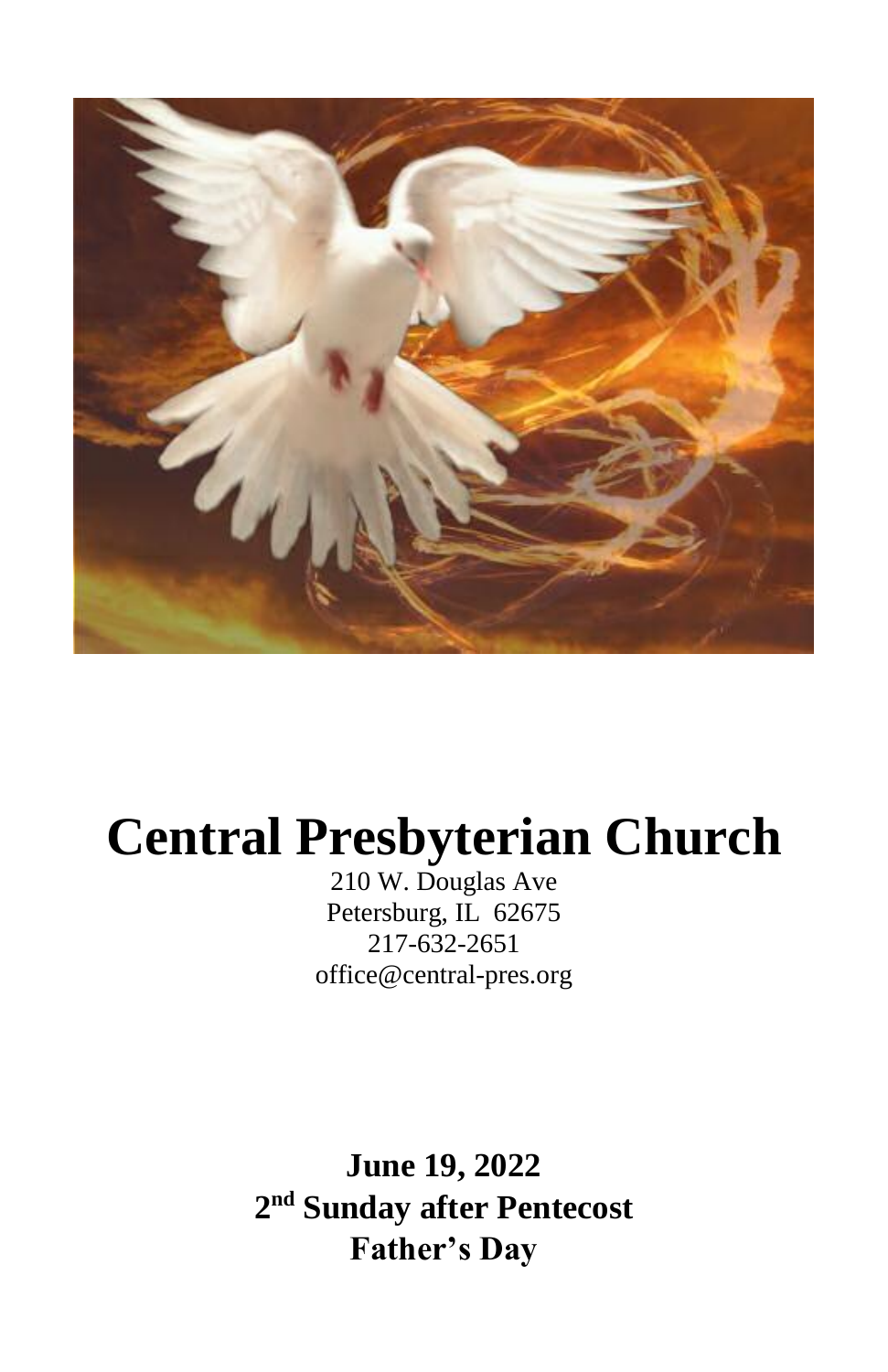## **Welcome Announcements**

*Please take a quiet moment to prepare your heart for worship.*

Prelude "*Praise the Lord! Ye Heavens, Adore Him"* Hegarty

### **GATHERING AROUND THE WORD**

## **\*Call to Worship**

- L: See what love the Father has given to us,
- **P: that we should be called children of God**
- L: Beloved, we are God's children now,
- **P: and what we will be has not yet appeared.**
- L: But we know that when He appears,
- **P: we shall be like Him,**
- L: for we shall see Him as He is.
- **P: Thanks be to God the Father Almighty!**

**\*Hymn "***Father, We Praise Thee"* **PH #459**

# **Call to Confession**

## **Prayer of Confession**

**Father, we confess that we have sinned in our thoughts, in our words, and in our deeds; in what we have done, and in what we have left undone. But we trust in your redeeming love, in the saving grace of your son, and in the life-giving fellowship of your Holy Spirit. Forgive us our sins, Father, as your Holy Spirit enables us to forgive others their sins, in Jesus' name. Amen.**

Time of silence for personal reflection.

# **Assurance of Pardon**

## **The Peace**

- L: Peace be with you.
- **P: And also with you.**

**\*Gloria Patri** *"Glory Be to the Father"* **PH #579**

**Special Worship** June Gamage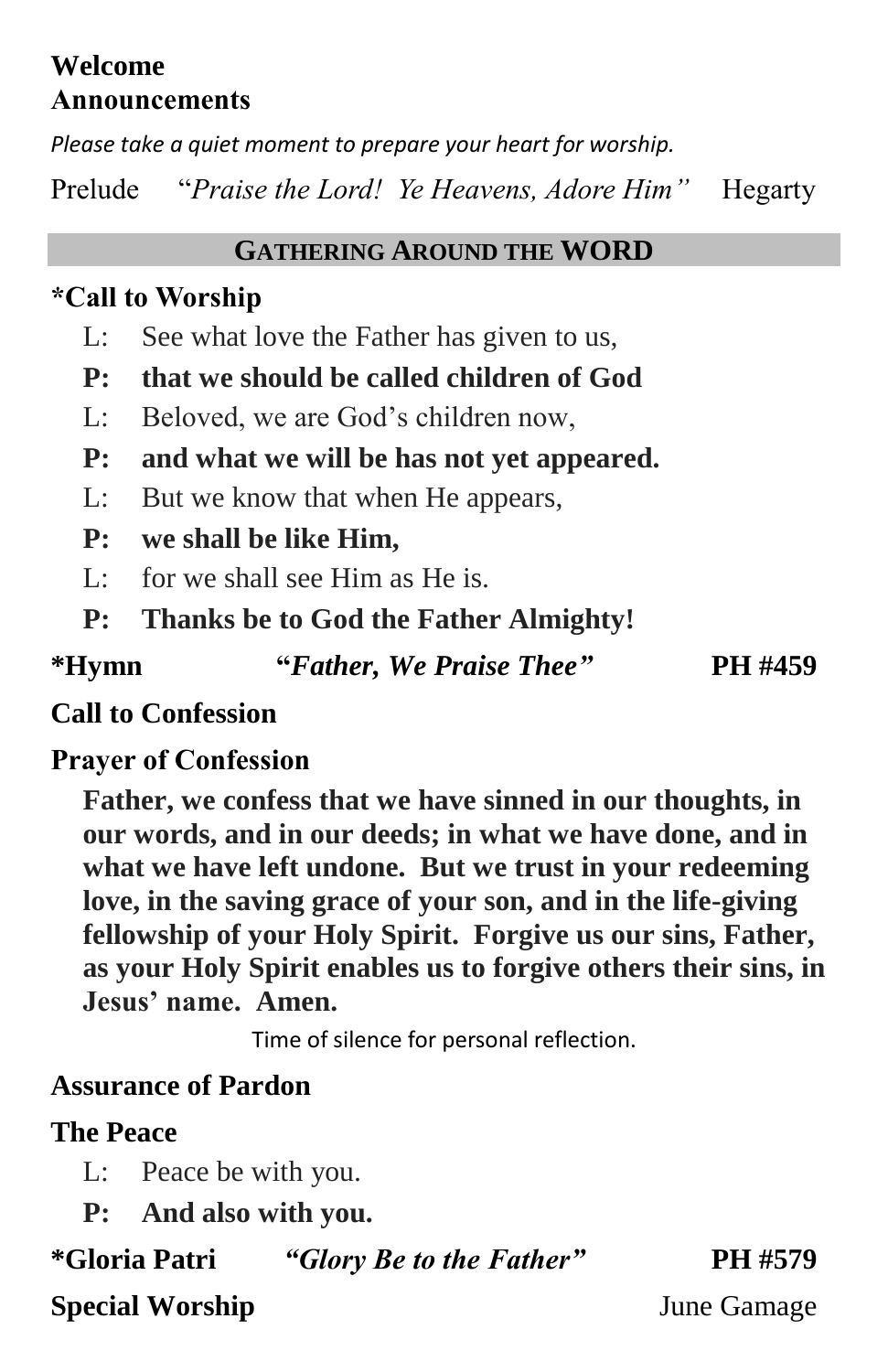#### **PROCLAIMING THE WORD**

Prayer for Illumination

Time with Young Disciples Pastor Nagel

Old Testament Reading Psalm 103:8-19

New Testament Reading Matthew 6:25-33

Sermon *"What Do You Need?"* Pastor Nagel

#### **RESPONDING TO THE WORD**

#### **\*Affirmation of Faith**

**I BELIEVE in God the Father Almighty, Maker of heaven and earth, And in Jesus Christ his only Son our Lord; who was conceived by the Holy Ghost, born of the Virgin Mary, suffered under Pontius Pilate, was crucified, dead, and buried; he descended into hell; the third day he rose again from the dead; he ascended into heaven, and sitteth on the right hand of God the Father Almighty; from thence he shall come to judge the quick and the dead. I believe in the Holy Ghost; the holy catholic Church; the communion of saints; the forgiveness of sins; the resurrection of the body; and the life everlasting. Amen.**

**\*Hymn "***Great Is Thy Faithfulness***" PH #276**

## **Prayers of the People**

As prayers are offered:

- L: God of Mercy,
- **P: hear our prayer.**

#### **The Lord's Prayer**

#### **Offering**

**Offertory** "*Children of the Heavenly Father*" Hegarty **\*Doxology PH #591**